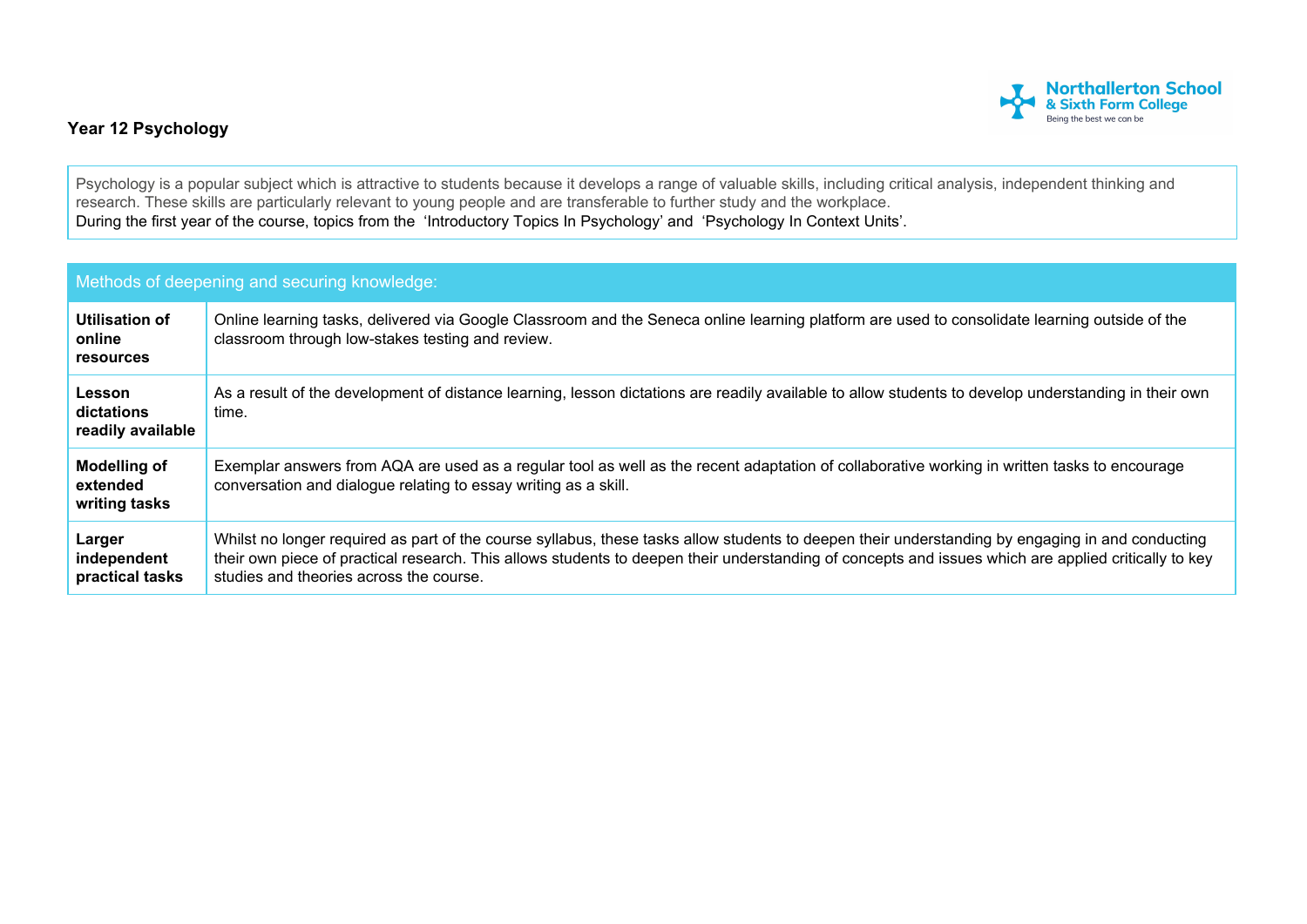|                                                            | Autumn term 1                                                                                                                                                                                                                                                                                                   | Autumn term 2                                                                                                                                                                                                                                                                                                | Spring term 1                                                                                                                                                                                                                                                    |
|------------------------------------------------------------|-----------------------------------------------------------------------------------------------------------------------------------------------------------------------------------------------------------------------------------------------------------------------------------------------------------------|--------------------------------------------------------------------------------------------------------------------------------------------------------------------------------------------------------------------------------------------------------------------------------------------------------------|------------------------------------------------------------------------------------------------------------------------------------------------------------------------------------------------------------------------------------------------------------------|
| Topic(s)                                                   | <b>Unit 7: Research Methods</b><br>Within the study of human behaviour,<br>psychologists will employ numerous techniques<br>in order to ensure that their findings are as valid<br>as possible. For each technique there are a<br>number of considerations to be made to ensure<br>work is considered credible. | <b>Unit 7: Research Methods</b><br>Within the study of human behaviour, psychologists<br>will employ numerous techniques in order to ensure<br>that their findings are as valid as possible. For each<br>technique there are a number of considerations to<br>be made to ensure work is considered credible. | Unit 2: Memory<br>Our everyday experience of memories is that<br>there are two main types. Some are brief and<br>quickly forgotten but others can last a very long<br>time - we call this short term and long term<br>memory.                                    |
|                                                            | Unit 5: Approaches in Psychology<br>The idea of psychology as a distinct branch of<br>study in its own right is generally dated to<br>around 1880 when the first experimental lab was<br>established. That said, the philosophical roots of<br>psychology stretch back much earlier than this.                  | Unit 6: Biopsychology<br>Humans, like animals, have two major physiological<br>systems that regulate behaviour in response to the<br>environment. These are the nervous system and the<br>endocrine system.                                                                                                  | Unit 4: Psychopathology<br>Psychopathology is the study of psychological<br>disorders. How can we decide if a person's<br>behaviour and psychological state are<br>sufficiently unusual or abnormal to justify<br>diagnosing them with a psychological disorder? |
| <b>Assessment</b>                                          | Short topic test at the end of each small topic.                                                                                                                                                                                                                                                                | Mock exam.                                                                                                                                                                                                                                                                                                   | Short topic test at the end of each small topic.                                                                                                                                                                                                                 |
| <b>CEIAG</b> (Careers<br>that are linked to<br>that topic) | Research Methods is a key unit for developing<br>skills which will be utilised on a regular basis<br>throughout further education.                                                                                                                                                                              | Research Methods is a key unit for developing<br>skills which will be utilised on a regular basis<br>throughout further education.                                                                                                                                                                           | Both of these units apply to careers within the<br>healthcare sector, whilst memory and its<br>applications can be applied to careers within<br>education.                                                                                                       |